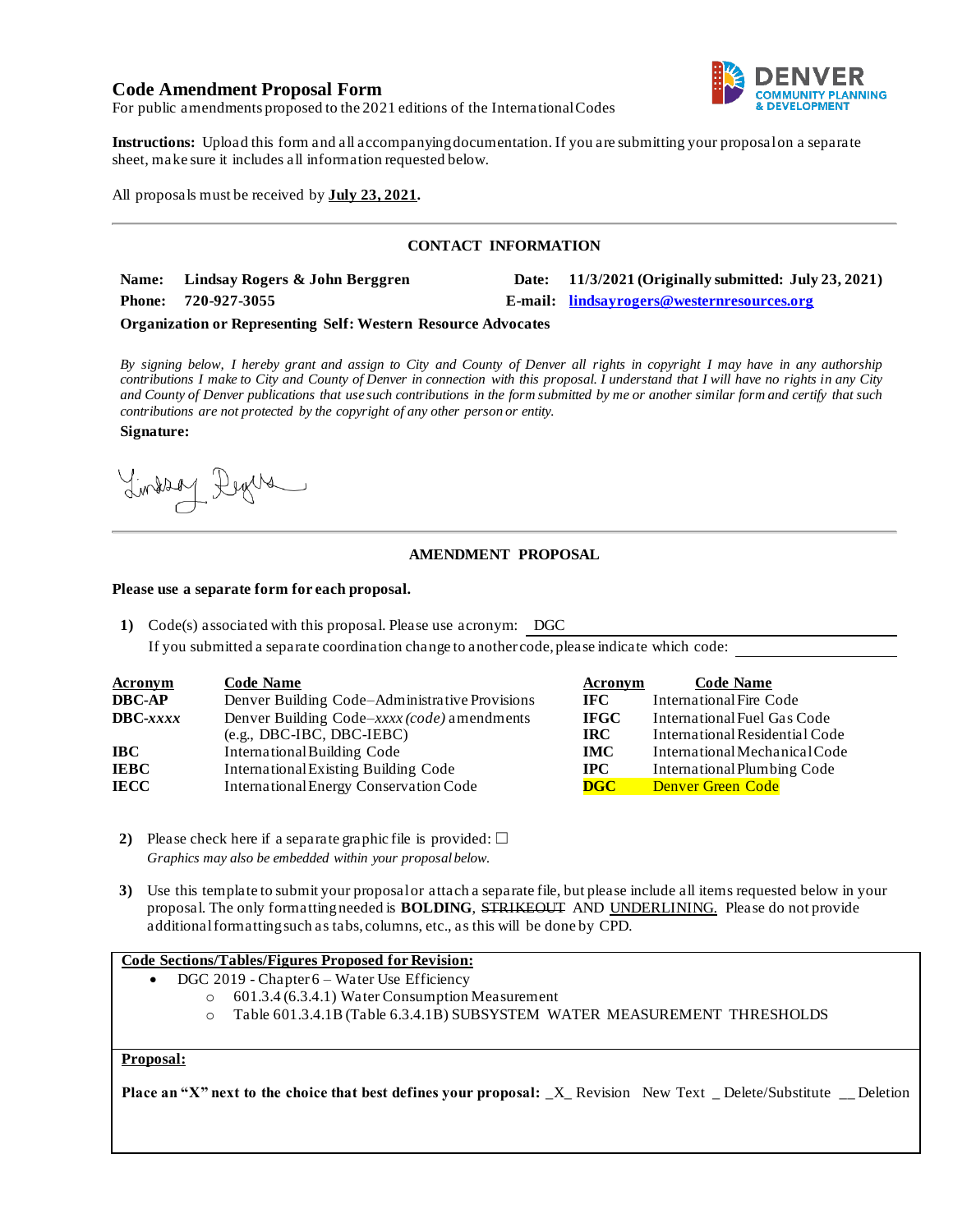## 601.3.4 **(6.3.4.1) Water Consumption Measurement (Project Elective) (Mandatory)**

601.3.4.1 (6.3.4.1) Consumption Management. Measurement devices with remote communication capability shall be provided to collect water consumption data for the domestic water supply to the building and on all water sources used in tenant spaces and any individual water end uses that represents 10% or more the total annual consumption of the tenant space. Both potable and *reclaimed water* entering the *building project* shall be monitored or submetered. In addition, for individual leased, rented, or other tenant or sub- tenant *space* within any building totaling in excess of 50,000 ft<sup>2</sup> (5000 m<sup>2</sup>), separate submeters shall be pro- vided. For subsystems with multiple similar units, such as multicell cooling towers, only one measurement device is required for the subsystem. Any project or building, or tenant or subtenant *space* within a project or building, such as a commercial car wash or aquarium, shall be submetered where consumption is projected to exceed 1000 gal/day (3800 L/day).

Measurement devices with remote capability shall be provided to collect water use data for each water supply source (*Informative Note:* e.g., *potable water*, *reclaimed water*, rainwater) to the *building project* that exceeds the thresholds listed in Table 601.3.4.1A (6.3.4.1A). Utility company service entrance/interval meters are allo wed to be used.

Provide submetering with remote communication measurement to collect water use data for each of the building subsystems if such subsystems are sized above the threshold levels listed in Table 601.3.4.1B (6.3.4.1B).

| <b>WATER</b><br><b>SOURCE</b> | <b>MAIN MEASUREMENT THRESHOLD</b>   |  |  |
|-------------------------------|-------------------------------------|--|--|
| Potable water                 | $1000$ gal/day (3800 L/day)         |  |  |
| Municipally reclaimed water   | 1000 gal/day $(3800 \text{ L/day})$ |  |  |
| Alternate sources of water    | 500 gal/day $(1900 \text{ L/day})$  |  |  |

#### **TABLE 601.3.4.1A (TABLE 6.3.4.1A) WATER SUPPLY SOURCE MEASUREMENT THRESHOLDS**

### **TABLE 601.3.4.1B (TABLE 6.3.4.1B)**

**SUBSYSTEM WATER MEASUREMENT THRESHOLDS**

| SUBSTSTEM WATER MEASUREMENT THRESHOLDS              |                                                                      |  |  |  |  |
|-----------------------------------------------------|----------------------------------------------------------------------|--|--|--|--|
| <b>Subsystem</b>                                    | <b>Submetering Threshold</b>                                         |  |  |  |  |
| Cooling towers (meter or makeup water and blowdown) | Cooling tower flow through tower > 500 gpm $(30 \text{ L/s})$        |  |  |  |  |
| Evaporative coolers                                 | Makeup water > 0.6 gpm $(0.04 \text{ L/s})$                          |  |  |  |  |
| Steam and hot-water boilers                         | $>500,000$ Btu/h (150 kW) input                                      |  |  |  |  |
| Total irrigated landscape area with controllers     | >25,000ft^2 (2500m^2) >10,000 ft^2 (929m^2)                          |  |  |  |  |
| Separate campus or project buildings                | Consumption > 1000 gal/day (3800 L/day)                              |  |  |  |  |
| Separately leased or rental space                   | Consumption > 1000 gal/day (3800 L/day)                              |  |  |  |  |
| Any large water-using process                       | Consumption $> 10\%$ of the total annual consumption of the<br>space |  |  |  |  |

### **Supporting Information:**

**Purpose:** The purpose of the proposed amendment is to encourage water efficiency in new development and redevelopment in Denver by instituting best management practices for indoor, outdoor, and onsite reuse practices. By reducing per capita water consumption, Denver can build water system resilience in the face of population growth and climate change.

**Reasons:** The Colorado River Basin is in the midst of an unprecedented drought and these conditions will only be exacerbated in the future by climate change and popula tion growth. In the Front Range, water conservation is our most affordable and most reliable water supply option. Smart, integrated water and land use planning efforts today will help build water resource resiliency in Denver in the future.